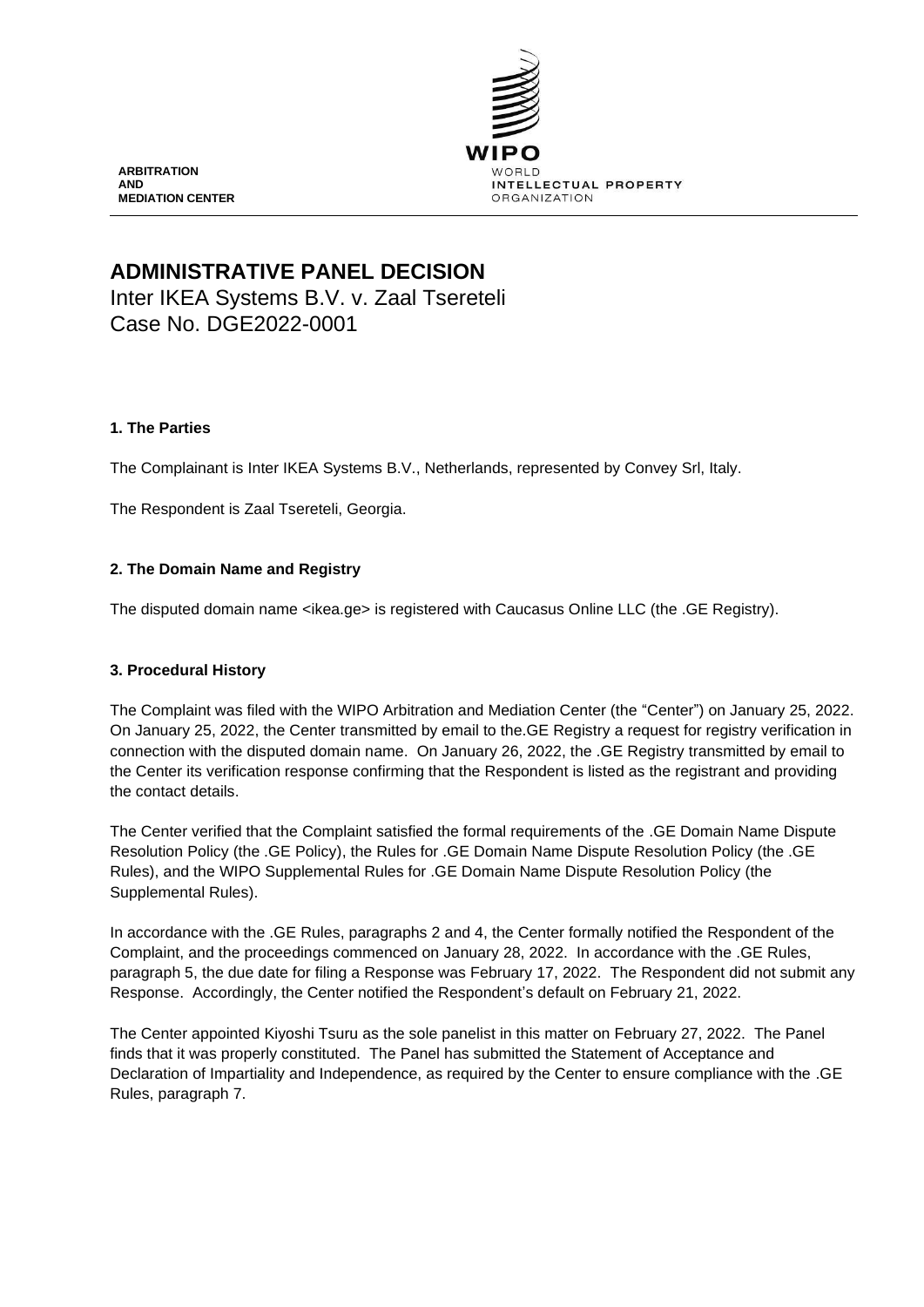# **4. Factual Background**

The Complainant is one of the most well-known home furnishing brands in the world with more than 400 stores, roughly 220,000 employees in more than 60 countries, and almost a billion visitors per year.

The Complainant holds trademark registrations in more than 80 countries around the world, among others, the following:

| Trademark           | No. Registration | Jurisdiction                  | Date of Registration | International<br><b>Classes</b>                                                      |
|---------------------|------------------|-------------------------------|----------------------|--------------------------------------------------------------------------------------|
| <b>IKEA</b>         | 9669             | Georgia                       | June 9, 1998         | 11, 20, 24, 27                                                                       |
| <b>IKEA</b><br>73 a | 32906            | Georgia                       | July 17, 2020        | 16, 20, 35, 43                                                                       |
| <b>IKEA</b><br>KE/  | 1118706          | <b>United States</b>          | May 22, 1979         | 11, 20, 21, 24,<br>27                                                                |
| <b>IKEA</b>         | 000109652        | European Union                | October 1, 1998      | 2, 8, 11, 16, 18,<br>20, 21, 24, 25,<br>27, 28, 29, 30,<br>31, 35, 36, 39,<br>41, 42 |
| <b>IKEA</b><br>IKEA | 000109637        | European Union                | October 8, 1998      | 2, 8, 11, 16, 18,<br>20, 21, 24, 25,<br>27, 28, 29, 30,<br>31, 35, 36, 39,<br>41, 42 |
| <b>IKEA</b>         | 926155           | International<br>Registration | April 24, 2007       | 16, 20, 35,                                                                          |
| <b>IKEA</b>         | 0001300174       | Italy                         | June 3, 2010         | 21                                                                                   |
| <b>IKEA</b>         | 0001257211       | Italy                         | March 12, 2010       | 20                                                                                   |

The Complainant owns several domain names such as <ikea.com>, launched in 1997, as well as <ikea.net>, <ikea.ru>, <ikea.us>, <ikea.cn>, <ikea.de>, <ikea.it>, and <ikea.co.uk>.

The disputed domain name was registered on May 16, 2006, and resolves to an inactive website.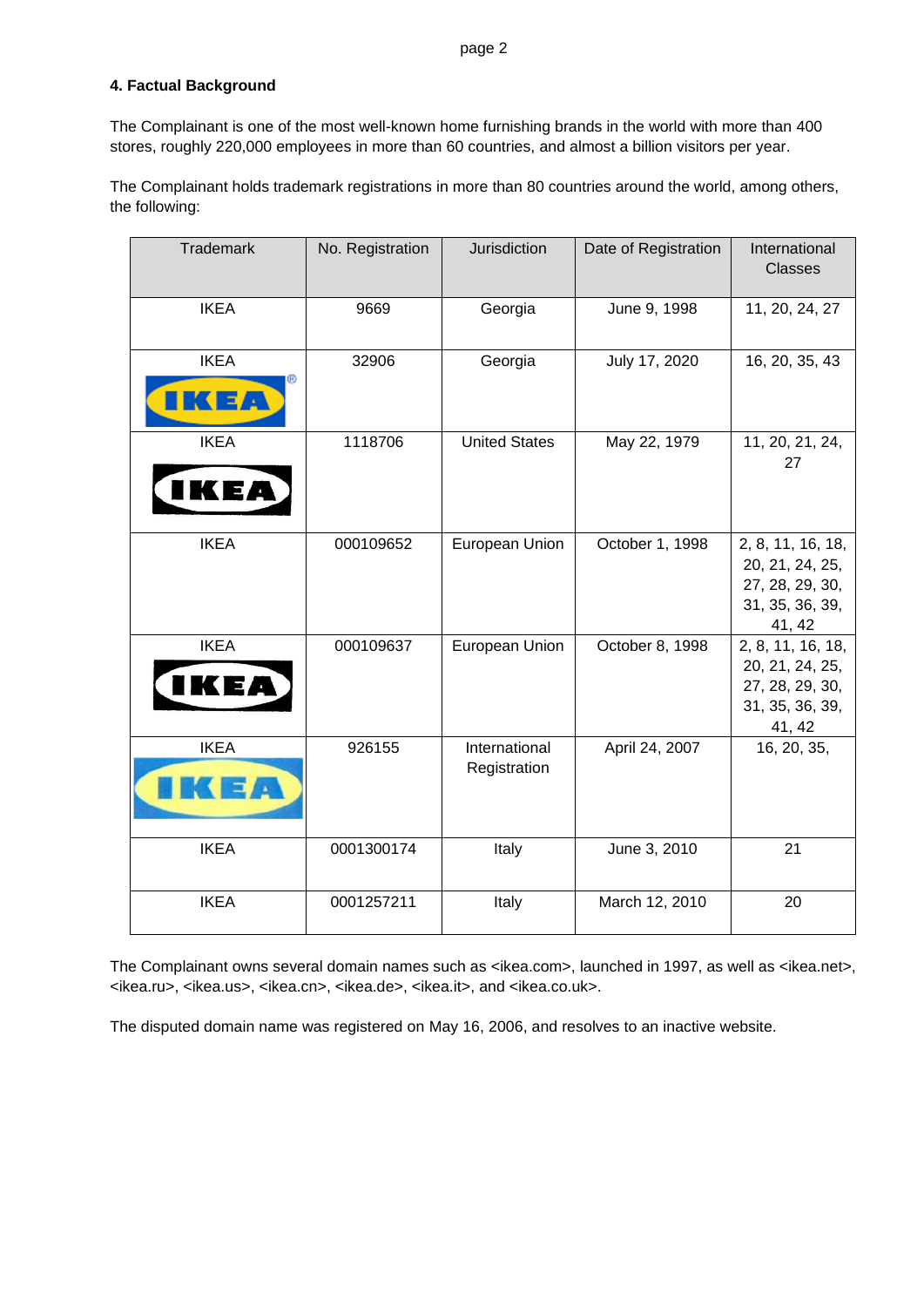## **5. Parties' Contentions**

### **A. Complainant**

The Complainant argued the following:

That the Complainant was founded in Älmhult, Sweeden, in 1943 by Ingvar Kamprad. That IKEA is named after the initials of founder Ingvar Kamprad, Elmtaryd, the farm on which he grew up, and Agunnaryd, the nearby village. That, therefore, this acronym has no meaning and is completely original and creative.

That the international expansion of the Complainant began in Norway in 1963 and Denmark in 1969. That, in 1973, the first IKEA store outside Scandinavia was established in Switzerland, followed by Germany. That, in the '80s, the Complainant expanded noticeably into new markets such as the United States of America (United States), Italy, France, and the United Kingdom.

That besides the production of furniture, the Complainant supports American Forests and is involved in several international charitable causes, particularly with UNICEF. That the philanthropic arm of the Complainant is the IKEA Foundation.

That the use of the mark IKEA started more than 70 years ago and has been renowned for its business services and brand recognition. That according to Best Global Brands of Interbrand, last year the brand IKEA is ranked in the 27<sup>th</sup> position.

I. Identical or Confusingly Similar

That the disputed domain name reproduces the Complainant's trademark IKEA in its entirety, thus rendering the disputed domain name identical to said trademark.

That the country code Top-Level Domain ("ccTLD") ".ge" is merely instrumental.

II. Rights or Legitimate Interests

That the mere registration of a domain name does not establish rights to or legitimate interests in a disputed domain name.

That the Respondent is not an authorized dealer, nor has ever been authorized by the Complainant to use the registered trademark IKEA in the disputed domain name.

That there is no evidence that the Respondent might be commonly known by the disputed domain name.

That the registered trademark IKEA is not a generic, descriptive, or dictionary term, but an inherently distinctive trademark, which solely refers to the Complainant since it is an acronym coined by the said Complainant in 1943.

That there is no evidence that shows that the Respondent has prior rights regarding the disputed domain name.

That the Respondent registered the disputed domain name years after the trademark IKEA became widely known.

That there is no evidence that the Respondent has used or has made demonstrable preparations to use the disputed domain name in connection with a *bona fide* offering of goods or services, or has engaged in a legitimate noncommercial use of the disputed domain name, before any notice of the dispute.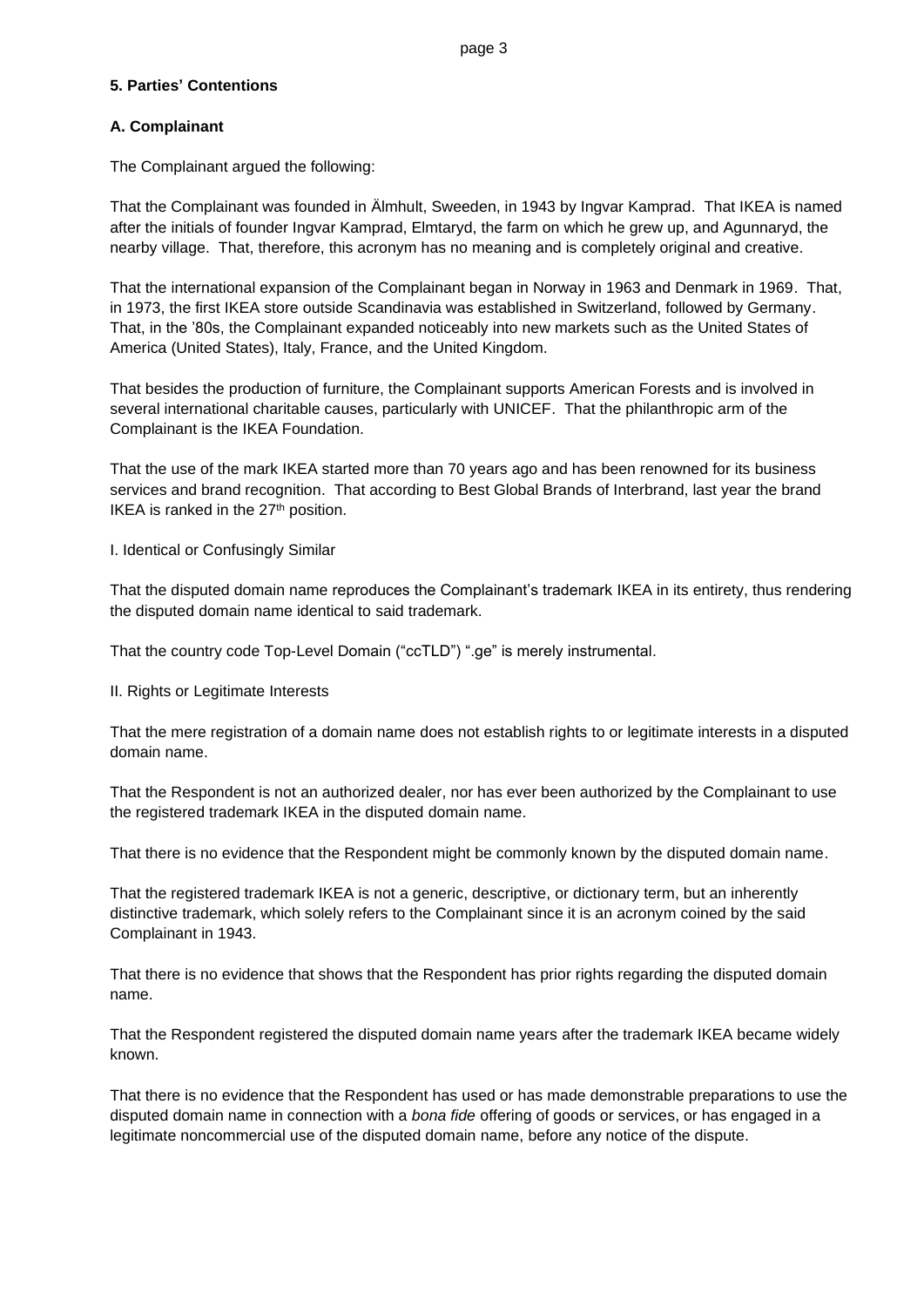That, as of January 21, 2022, when the Complainant filed the Complaint, the disputed domain name was inactive.

That the Respondent has registered and used the disputed domain name that comprises the registered trademark IKEA, which is a well-known trademark internationally, including Georgia, where the Respondent is located.

III. Registered or Used in Bad Faith

That the registered trademark IKEA has been in use extensively since 1943. That it enjoys worldwide reputation and has become a well-known trademark.

That since IKEA is a well-known trademark, it is inconceivable that the Respondent was unaware of the existence of the Complainant's trademark registration when he registered the disputed domain name.

That the Respondent did not comply with the cease-and-desist letter sent by the Complainant.

That the Respondent has registered the disputed domain name having in mind the value of the Complainant's trademark, to profit from said trademark by attracting, for commercial gain, Internet users to the website to which the disputed domain name resolves by creating a likelihood of confusion with the Complainant's mark as to the source, sponsorship, affiliation, or endorsement of such website.

#### **B. Respondent**

The Respondent did not reply to the Complainant's contentions.

#### **6. Discussion and Findings**

According to paragraph 4(a) of the .GE Policy, the Complainant must prove that each of the three following elements is satisfied:

(i) the disputed domain name is identical or confusingly similar to a trademark or service mark in which the Complainant has rights; and

(ii) the Respondent has no rights or legitimate interests in respect of the disputed domain name; and (iii) the disputed domain name has been registered or is being used in bad faith.

Given the Respondent's failure to submit a Response, the Panel may decide this proceeding based on the Complainant's undisputed factual allegations according to paragraphs 5(f), 14(a), and 15(a) of the Rules, and shall draw such inferences it considers appropriate under paragraph 14(b) of the Rules (see *Joseph Phelps Vineyards LLC v. NOLDC, Inc., Alternative Identity, Inc., and Kentech,* WIPO Case No. D2006-0292, and *Encyclopaedia Britannica, Inc. v. null John Zuccarini, Country Walk*, WIPO Case No. D2002-0487).

This Panel points out the similarities between the .GE Policy and the Uniform Dispute Resolution Policy ("UDRP") since it is based upon and is a variant of the UDRP. Therefore, to benefit from interpretation criteria applicable to the existing circumstances, this Panel will rely on previous decisions issued within the framework of the UDRP and the jurisprudence reflected in the WIPO Overview of WIPO Panel Views on Selected UDRP Questions, Third Edition ("WIPO Overview 3.0").

#### **A. Identical or Confusingly Similar**

The Complainant has proven to be the owner of trademark registrations for IKEA throughout the world, including Georgia, where the Respondent has declared to reside.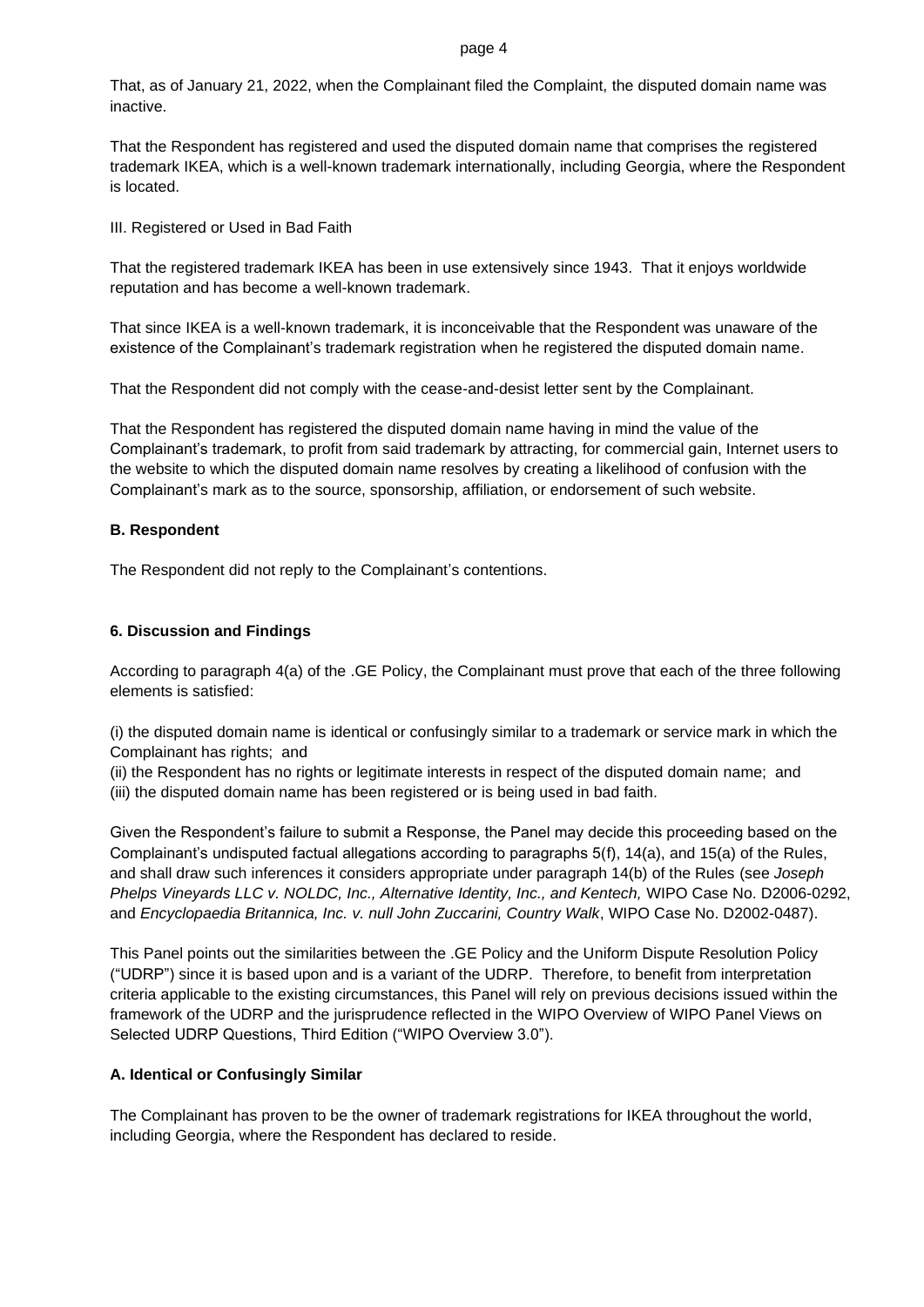The disputed domain name is identical to the Complainant's trademarks IKEA, as it includes it entirely (see section 1.7 of WIPO Overview 3.0).

The addition of the ccTLD ".ge" to the disputed domain name is immaterial for purposes of assessing confusing similarity, since it is a technical requirement of the Domain Name System ("DNS") (see *CARACOLITO S SAS v. Nelson Brown, OXM.CO,* WIPO Case No. D2020-0268, and *Alain Afflelou Franchiseur v. Nikoloz Javakhia* WIPO Case No. DGE2021-0003).

The first element of the .GE Policy has been met.

#### **B. Rights or Legitimate Interests**

In accordance with paragraph 4(c) of the .GE Policy, the following examples are circumstances in which the Respondent may have rights to, or legitimate interests in, the disputed domain name:

(i) before any notice to the Respondent of the dispute, the use of, or demonstrable preparations to use, the disputed domain name or a name corresponding to the disputed domain name in connection with a *bona fide* offering of goods or services; or

(ii) the Respondent (as individual, business, or other organization) has been commonly known by the disputed domain name, even if it has acquired no trademark or service mark rights; or (iii) the Respondent is making a legitimate noncommercial or fair use of the disputed domain name, without intent for commercial gain to misleadingly divert consumers or to tarnish the trademark or service mark at issue.

The Complainant has submitted enough evidence to prove that it is the owner of registrations for the IKEA trademark in several countries, including Georgia, where the Respondent appears to reside.

The Panel agrees with the determination reached in *Inter Ikea Systems B.V. v. Domain Admin, Whois Privacy Corp*., WIPO Case No. D2017-2211, in that the IKEA trademark is well-known.

The Complainant has asserted that there is no relationship or affiliation between the Complainant and the Respondent, that it has not granted any authorization, or other rights to the Respondent to use its trademark IKEA, and that the Respondent has not been commonly known by the disputed domain name (see cases *Beyoncé Knowles v. Sonny Ahuja*, WIPO Case No. D2010-1431; and *Six Continents Hotels, Inc. v. IQ Management Corporation,* WIPO Case No. D2004-0272). The Respondent did not contest these allegations.

The case file contains no evidence that demonstrates that the Respondent has used or has made demonstrable preparations to use the disputed domain name in connection with a *bona fide* offering of goods or services (see *Valentino S.p.A. v. Qiu Yufeng, Li Lianye*, WIPO Case No. D2016-1747; and *Associated Newspapers Limited v. Manjeet Singh,* WIPO Case No. D2019-2914).

The Respondent did not file a Response. However, in the evidence filed by the Complainant, there is an email, dated January 12, 2022, sent by the Respondent in response to the Complainant's cease and desist letter, where he mentioned that "For me ikea is irakli, ketevan, eka, and aleko. First letters of my friends".

In this regard, section 2.10.2 of the WIPO Overview 3.0 states that "For a respondent to have rights or legitimate interests in a domain name comprising an acronym, the respondent's evidence supporting its explanation for its registration (and any use) of the domain name should indicate a credible and legitimate intent which does not capitalize on the reputation and goodwill inherent in the complainant's mark".

Noting that the IKEA trademark is well-known with presence in over 60 countries, the explanation provided by the Respondent is simply not credible. Instead, the Respondent appears to be trying to capitalize on the reputation and goodwill inherent to the IKEA trademark. This cannot confer rights to or legitimate interests to the Respondent in the disputed domain name (see *Audi AG v. Mohamed Maan,*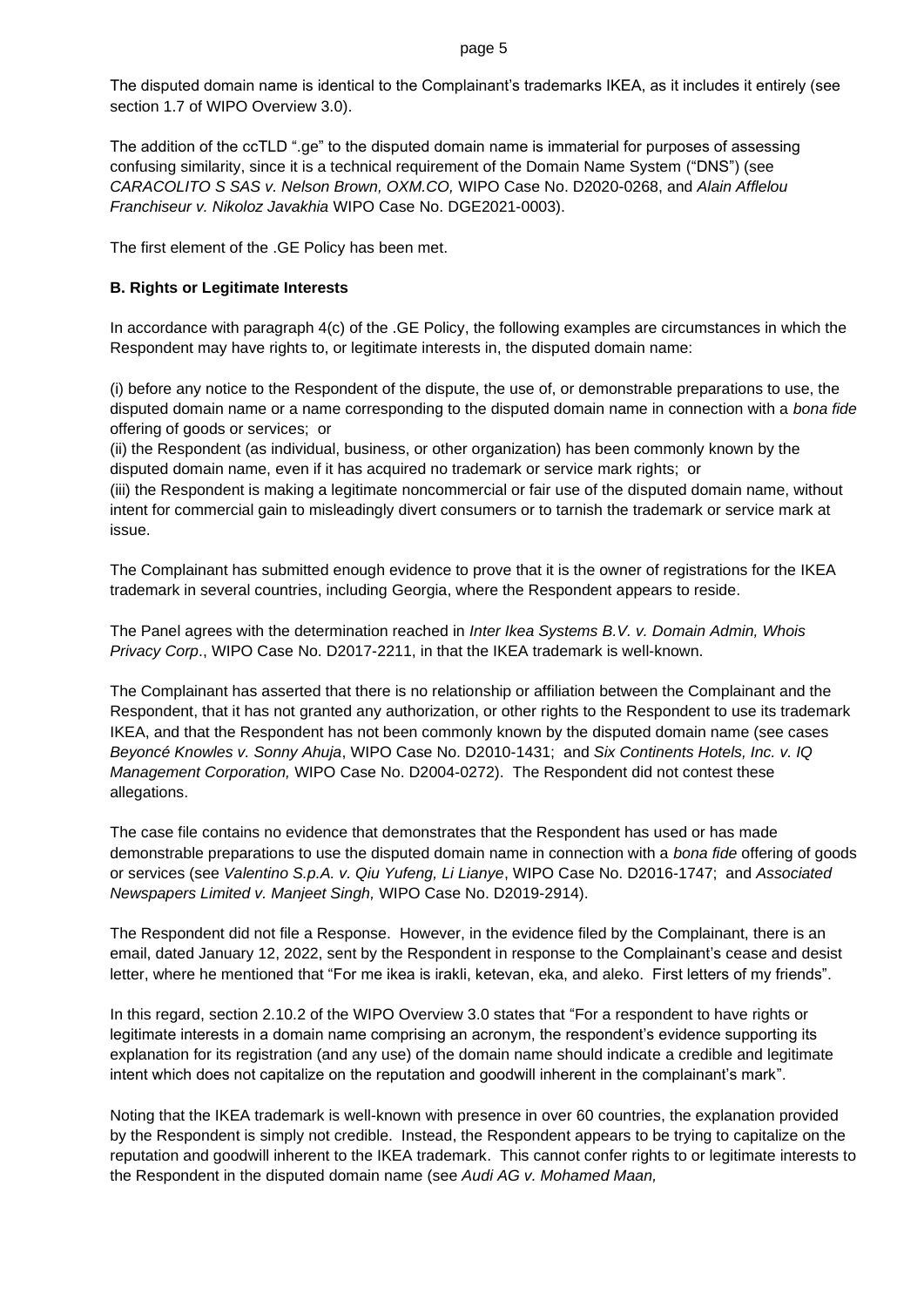WIPO Case No. D2015-0756, and *Belupo d.d. v. WACHEM d.o.o.,* WIPO Case No. D2004-0110).

Therefore, the Complainant made a *prima facie* case asserting that the Respondent lacks rights to or legitimate interests in the disputed domain name. The Respondent did not submit any evidence or arguments to challenge the Complainant's assertions.

Therefore, the second element of the .GE Policy has been fulfilled.

#### **C. Registered or Used in Bad Faith**

According to paragraph 4(b) of the .GE Policy, the following circumstances, in particular but without limitation, shall be evidence of registration and use in bad faith:

(i) circumstances indicating that the Respondent has registered or the Respondent has acquired the domain names primarily for the purpose of selling, renting, or otherwise transferring the domain name registrations to the complainant who is the owner of the trademark or service mark or to a competitor of the Complainant, for valuable consideration in excess of your documented out-of-pocket costs directly related to the domain names; or

(ii) the Respondent has registered the domain name in order to prevent the owner of the trademark or service mark from reflecting the mark in corresponding domain names, provided that the Respondent has engaged in a pattern of such conduct; or

(iii) the Respondent has registered the domain names primarily for the purpose of disrupting the business of a competitor; or

(iv) by using the domain names, the Respondent has intentionally attempted to attract, for commercial gain, Internet users to its websites or other online locations, by creating a likelihood of confusion with the Complainant's mark as to the source, sponsorship, affiliation, or endorsement of the Respondent's websites or locations or of a product or service on its websites or locations.

It is important to point out that paragraph 4(a) of the .GE Policy states that bad faith can be found in either the registration or the use of the disputed domain name.

As previously stated, the Complainant owns several trademark registrations for the IKEA trademark in numerous countries, including Georgia, where the Respondent has declared to have his domicile.

Given the well-known status of said trademark and considering that IKEA is a fanciful trademark that was coined by the Complainant and that is not a dictionary word, this Panel finds that the Respondent knew or should have known the Complainant and its trademark at the time of registration of the disputed domain name, which constitutes bad faith registration under the .GE Policy and the UDRP (see section 3.2.2 of the WIPO Overview 3.0).

The fact that the Respondent registered the disputed domain name which entirely reproduces the Complainant's well-known trademark IKEA, shows that the Respondent has targeted the Complainant, which constitutes opportunistic bad faith (see section 3.2.1 of the WIPO Overview 3.0; see also *L'Oréal v. Contact Privacy Inc. Customer 0149511181 / Jerry Peter*, WIPO Case No. D2018-1937; *Gilead Sciences Ireland UC / Gilead Sciences, Inc. v. Domain Maybe For Sale c/o Dynado*t, WIPO Case No. D2019-0980; and *Nutricia International BV v. Eric Starling*, WIPO Case No. D2015-0773).

Previous panels appointed under the UDRP have found that – depending on the case circumstances – the mere registration by an unauthorized party of a domain name that is identical to a well-known trademark, can constitute bad faith in itself (see section 3.1.4 of the WIPO Overview 3.0). This is so in the present case.